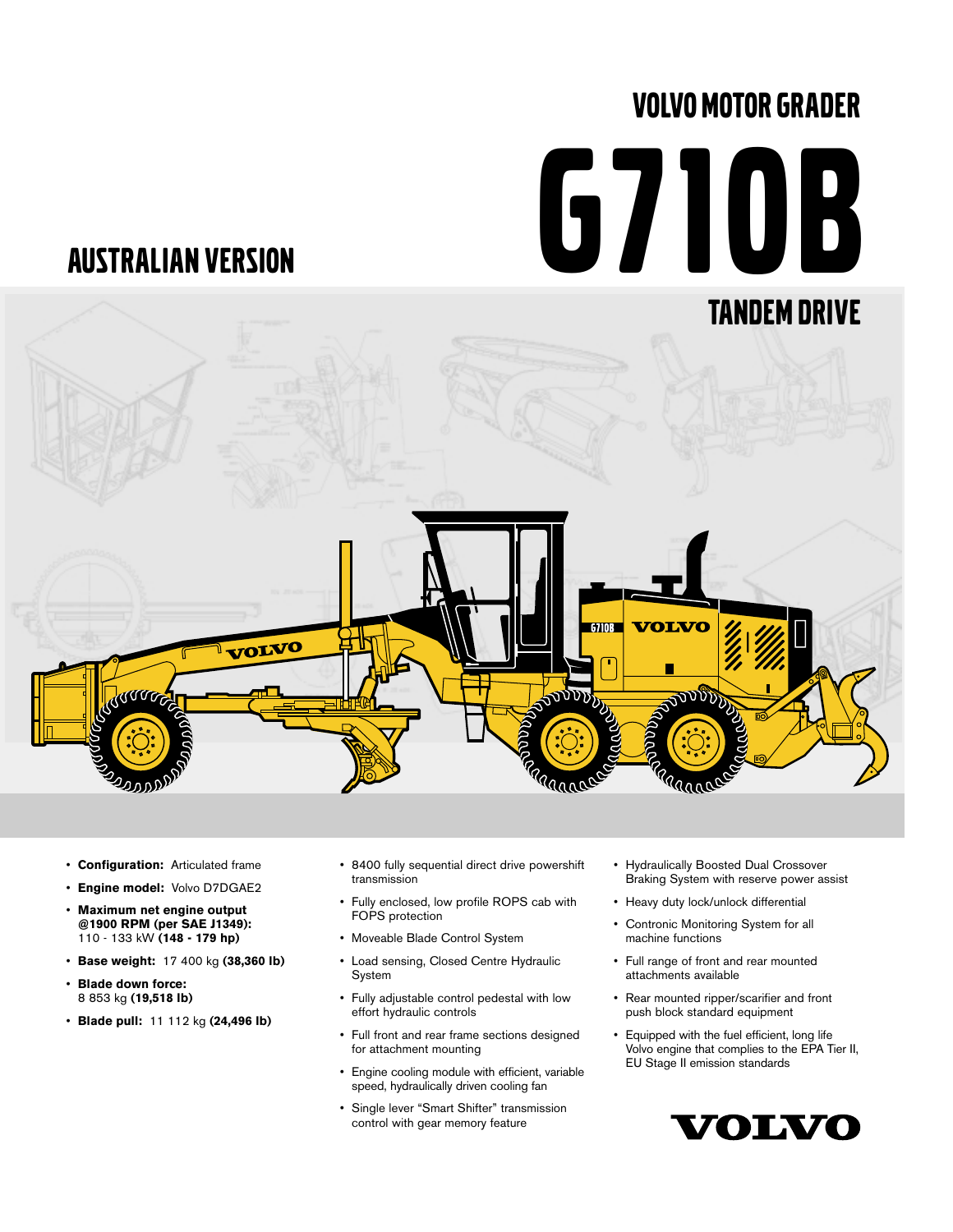#### **Base operating weight (Australian standard)**

Weights shown include low profile cab with ROPS/FOPS, all operating fluids and operator.

## **G710B**

Total . . . . . . . . . . . . . . . . . . . 17 400 kg **(38,360 lb)** On front wheels . . . . . . . . . . . 5 054 kg **(11,142 lb)** On rear wheels. . . . . . . . . . . 12 346 kg **(27,218 lb)** Australian equipped operating weight:

includes 14:00 x 24, 12 PR, G-2 tyres on 254 mm **(10")** 3 piece rims, 3 658 x 635 x 22 mm **(12' x 25" x 7/8")** moldboard, push block and rear ripper/scarifier. Maximum weight capacity . . 20 865 kg **(46,000 lb)** Maximum weight - front . . . . 6 622 kg **(14,600 lb)** Maximum weight - rear . . . . 14 243 kg **(31,400 lb)**

Weight adjustments for various options are listed at rear of brochure.

#### **Productivity (Standard equipment)**

Blade pull at base operating weight (no wheel slip, 0.9 traction co-efficient) . . . . 11 112 kg **(24,496 lb)** Blade down force

• cutting capability

(ISO 7134) . . . . . . . . . . . . . 8 853 kg **(19,518 lb)** Blade down force is the maximum downward force which may be applied at the cutting edge.



#### **G710B**

Make/Model . . . . . . . . . . . . . . . . . . Volvo D7DGAE2 Type . . . . . . . . . 4 Cycle, Turbocharged, Aftercooled No. of cylinders . . . . . . . . . . . . . . . . . . . . . . In Line 6 Bore & stroke. . . . . . 108 x 130 mm **(4.25" x 5.11")** Displacement . . . . . . . . . . . . . . . . . 7,1 l **(436 cu in)** Maximum net engine output @ 1900 RPM (per SAE J1349). . . . . . 110-133 kW **(148-179 hp)** Rated gross brake horsepower @ 2200 RPM • Gears forward 1, 2 and Reverse 1 . . . . . . . . . . . . . . . . . . 110 kW **(148 hp)** • Gears forward 3-8 and Reverse 2-4 . . . . . . . . . . . . . . . . 129 kW **(173 hp)** Rated net brake horsepower @ 2200 RPM • Gears forward 1, 2 and Reverse 1 . . . . . . . . . . . . . . . . . . 105 kW **(141 hp)** Torque @ 1100 RPM . . . . . . . 743 N.m **(548 lb.ft)** Torque rise . . . . . . . . . . . . . . . . . . . . . . . . . . 53.3%

• Gears forward 3-8 and Reverse 2-4 . . . . . . . . . . . . . . . . 124 kW **(166 hp)** Torque @ 1400 RPM . . . . . . . 801 N.m **(591 lb.ft)**

Torque rise . . . . . . . . . . . . . . . . . . . . . . . . . . 41.7% Performance: Rated net brake horsepower SAE standard J1349/ISO 3046-2 conditions with water pump, lubricating oil pump, fuel system, air cleaner, alternator and cooling fan.

Engine complies to EPA Tier II, EU Stage II exhaust emission standard.

Engine cooling system designed with singular cooler installations, and utilizes a highly efficient, variable speed, hydraulically driven cooling fan.

#### **Engine performance curve**



**Engine data (continued)**

Engine equipped with a two stage, dual element, dry type air cleaner with exhaust aspirator and service indicator. 24 volt starting and electrical system with 80 amp **(1920 watt)** alternator with internal voltage regulator. Two heavy duty 12 volt maintenance free batteries with 660 cold cranking amps (CCA) and 160 minutes reserve capacity per battery. 1300 CCA batteries available optionally. System includes battery disconnect.

**Tandems** Robotically welded, tandem case has internal gusseting for maximum torsional strength. Field proven split ring/flanged sleeve tandem

| applications.                                                                      |  |  |
|------------------------------------------------------------------------------------|--|--|
| Depth622 mm (24.50")                                                               |  |  |
|                                                                                    |  |  |
| Thickness $\cdot$ inner wall $\ldots \ldots \ldots 25$ mm $(1.00")$                |  |  |
| • outer wall 19 mm $(0.75")$                                                       |  |  |
| Centre distance 1 562 mm (61.50")                                                  |  |  |
| Drive chain pitch $\ldots \ldots \ldots \ldots 44$ mm $(1.75")$                    |  |  |
| $Oscillation \dots \dots \dots \dots \dots \dots \dots \dots \dots \pm 15^{\circ}$ |  |  |

mounting and 25 mm **(1")** thick inner wall resists flexing from side loading during severe



Make/Model . . . . . . . . . . . . . . . . . Volvo 8400 Fully sequential, direct drive, powershift transmission. Engine cannot be started if transmission is in gear. Single lever "Smart Shifter" electronic transmission controller provides self-diagnostics. The flywheel mounted, multi-disc master clutch is oil cooled and lubricated for long life.

Ground speeds at 2200 RPM with standard tyres (1400 x 24, 12 PR-G2):

| Forward |              | Reverse      |
|---------|--------------|--------------|
|         | Gearskm/hmph | Gearskm/hmph |
|         | 14,02.5      | 14,02.5      |
|         | 25,63.5      |              |
|         | 37,8 4.9     | 27,84.9      |
|         | 4 10,8 6.8   |              |
|         | 5 15,3 9.6   | $3$ 15,39.6  |
|         | 621,413.4    |              |
|         | 729,718.6    | 4 29,7  18.6 |
|         | 841,525.9    |              |
|         |              |              |

Transmission guard is standard equipment and is hinged for easy access.

Perma Lube U joints on the input/output drive shafts.



Make/Model. . . . . . . . . . . . . . . . . Volvo SR30

Single reduction final drive with an operator controlled lock/unlock differential. Rear axles are induction hardened, supported on double row spherical roller bearings.

**O Brakes**

#### Service Brakes: Foot operated

Fade resistant, hydraulically actuated, wet multiple disc service brakes located at the 4 tandem drive wheels are self-adjusting, fully sealed and maintenance free. System features crossover dual braking circuits for uniform braking on both sides of the grader. Includes reserve power assist and operator warning system (visual and audible).

#### Parking Brake

Spring applied hydraulic release independent, disc type parking brake on transmission output shaft and effective on all 4 tandem drive wheels. Includes visual and audible operator warning system for parking brake on, transmission in gear condition. Transmission will not engage with park brake on.

Braking systems to SAE Recommended Practice J1473 OCT. 90, and J1152 APR. 80; ISO 3450-1993-01-28. Volvo uses asbestos free brake components.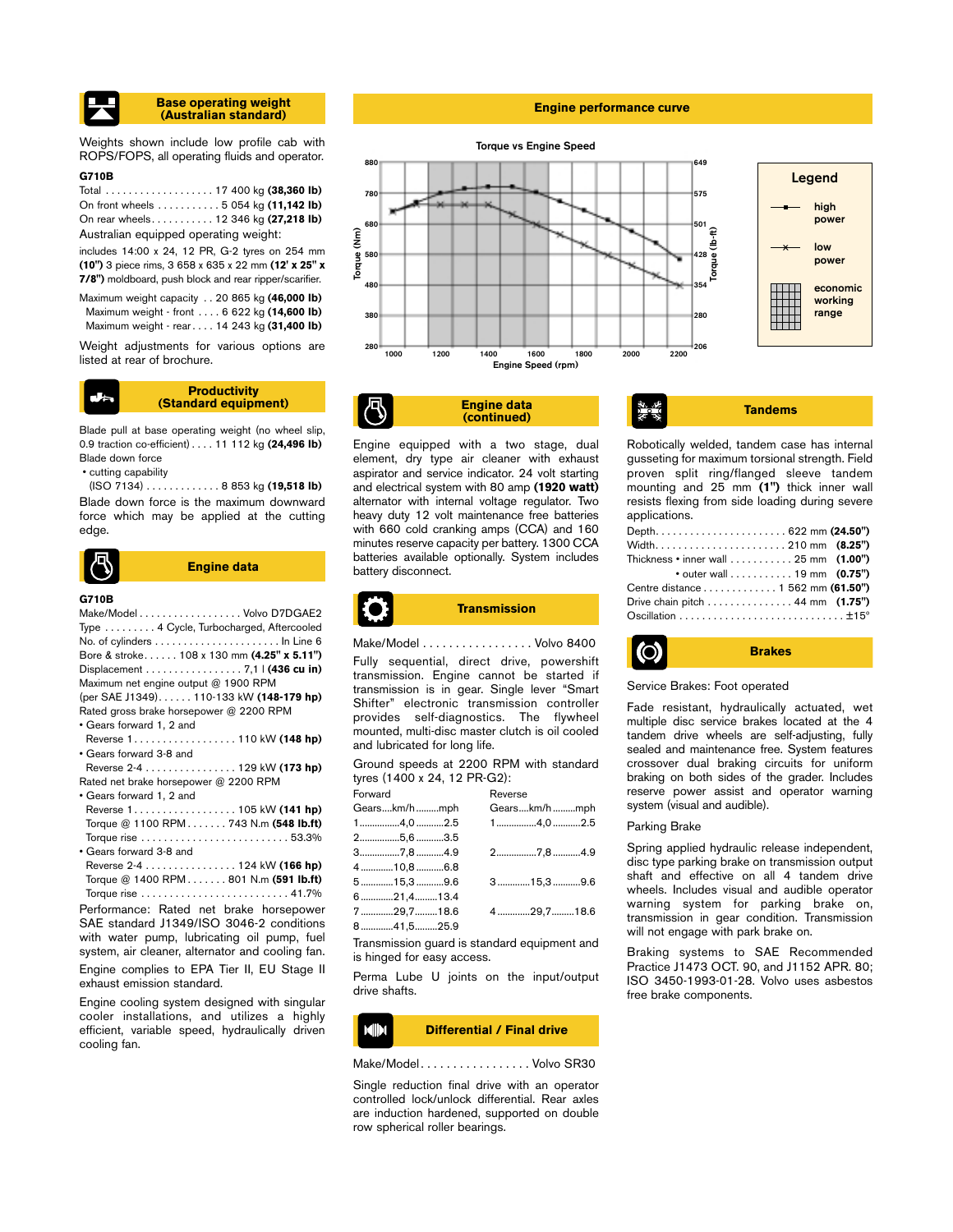

#### **(Standard equipment) Steering Wheels & tyres** ♦

Tyre size. . . . . . . . . . . . . . . . . . . . . . 14:00 x 24, G-2 Ply rating (PR) . . . . . . . . . . . . . . . . . . . . . . . . . . . . 12 Rim size, 3 piece with rim locks . . . 254 mm **(10.0")** Bolt-on rims are interchangeable front and rear.



**Front axle**

Type: Robotically welded steel truss, gusseted for torsional strength, oscillates on a single 80 mm **(3.15")** diameter centre pivot pin.

Wheel lean. . . . . . . . . . . . . . . . . . . . . . . . . 18º R & L Oscillation . . . . . . . . . . . . . . . . . . . 16º up and down Ground clearance at centre line . . . 610 mm **(24.0")** Two 76 mm **(3")** diameter wheel lean cylinders and lock valve are standard equipment.

Hydrostatic power front wheel steering incorporating two steering cylinders. Meets SAE J1511 OCT. 90. Secondary steering assist is standard.

Minimum turning radius using front axle steering, articulation, wheel lean and unlocked differential . . . . . . . . . . . . . . . . . . . . . . . . . . . 7 772 mm **(25'6")** Steering arc . . . . . . . . . . . . . . . . . . . . . . . . . . . . . 72º Frame articulation angle. . . . . . . . . . . . . . . . . . . . 22º Articulation lock standard.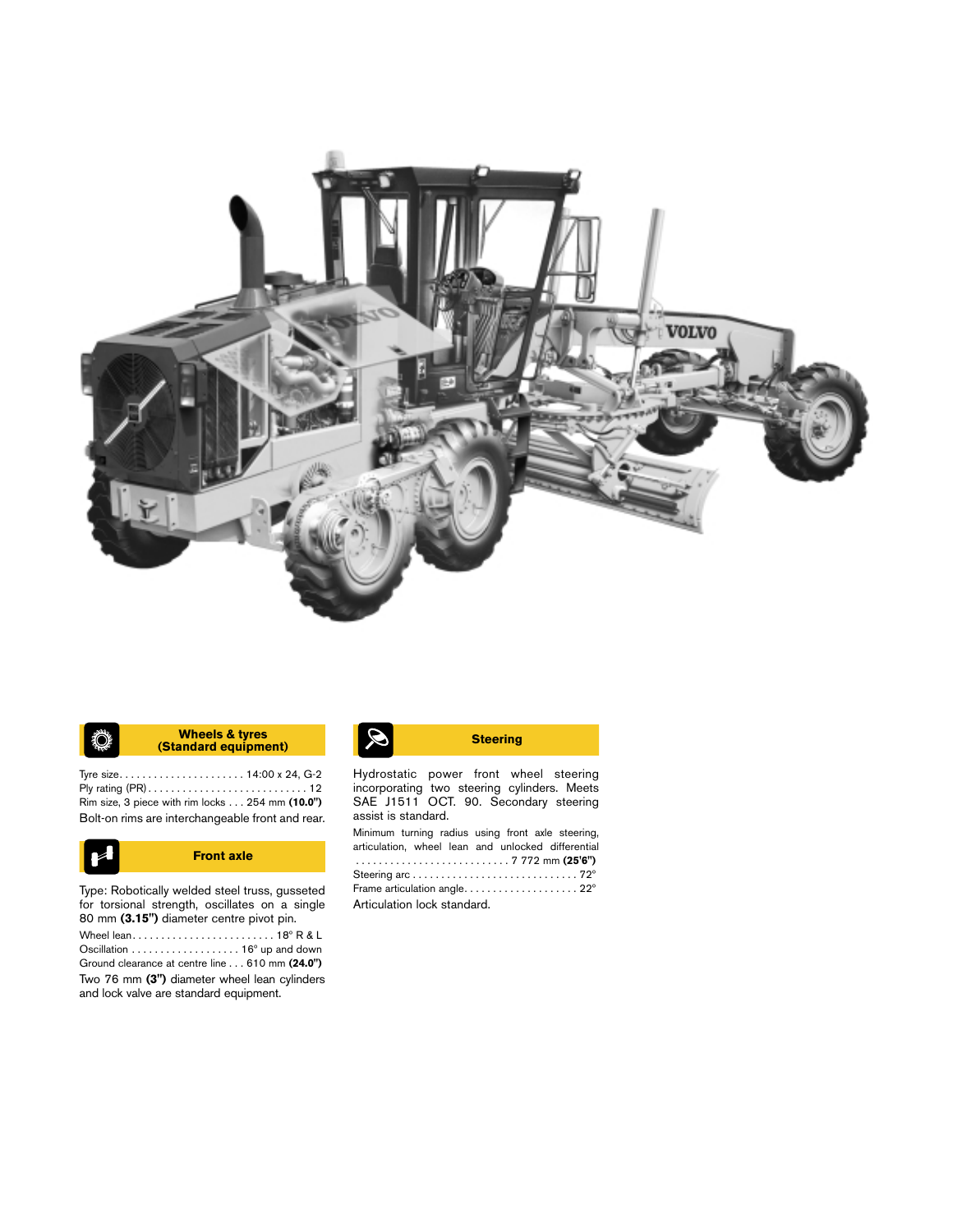$$
\begin{array}{|c|c|}\n\hline\n\end{array}
$$
 **Frame**

Full front and rear frame sections.

Front: Robotically welded box section. Dual sloped front frame provides excellent forward visibility.

Minimum dimensions of

|                          | box section 267 x 356 mm $(10.5" \times 14")$ |
|--------------------------|-----------------------------------------------|
|                          |                                               |
| Vertical section modulus |                                               |
|                          |                                               |
|                          | minimum. 1 663 cm <sup>3</sup> (101.5 cu in)  |
|                          |                                               |
|                          | $l$ inear weight - minimum-maximum            |

159.4 - 346.0 kg/m **(107.1 - 232.5 lb/ft)** Rear: Full perimeter rear frame permits modular powertrain mounting for ease of service and is

ideal for attachment mounting.

Minimum dimensions of

rear frame. . . . . . . . . . 102 x 254 mm **(4.0" x 10.0")** Plate thickness . . . . . . . . . . . . . . . . 9.5 mm **(0.375")**



Twin 114 mm **(4.5")** hydraulic cylinders articulate the frame 22º right and left. Anti-drift lock valve ensures stable operation.

**Circle** O

Hardened teeth, cut on the outside of the circle for maximum leverage and minimum wear.

The circle is supported at six points by three adjustable clamp plates and three adjustable guide shoes, providing optimum circle support and load distribution. DURAMIDE™ faced clamp and guide shoes prevent metal-to-metal contact and provide maximum service life.

DURAMIDE™ is a synthetic bearing material that maximizes service life and reduces circle system maintenance requirements.

| Diameter. 1 683 mm (66.25") |  |
|-----------------------------|--|
| Thickness32 mm (1.25")      |  |
| Adjustable quide shoes3     |  |
| Adjustable clamp plates 3   |  |

The Volvo dual cylinder Circle Drive System uses direct acting hydraulic power for exceptional turning and holding capability under full load. The Circle Drive System uses hardened drive pinions and is protected against impact damage by an overload relief valve as standard equipment. Hydraulic drive cylinders . . . . . . . . . . . . . . . . . . . . . 2 Points of leverage . . . . . . . . . . . . . . . . . . . . . . . . . . 2 Rotation . . . . . . . . . . . . . . . . . . . . . . . . . . . . . . . 360º



Robotically welded box section. Narrow "T" design permits optimum visibility to the work area. Drawbar ball stud provides an adjustment to compensate for different tyre sizes. Blade lift cylinder anchors are straddle mounted on drawbar to provide maximum strength and support.

#### Dimensions of

box section . . . . . . . . . . 165 x 165 mm **(6.5" x 6.5")** Plate thickness . . . . . . . 25 & 19 mm **(1.0" & 0.75")**



#### Standard moldboard with

replaceable end bits. . . . . . . . 3 658 x 635 x 22 mm **(12' x 25" x 7/8")**

Blade material . . . . . . . SAE 1050 high carbon steel Edge: through hardened. . . 152 x 16 mm boron steel **(6" x 5/8")**

Bolt spacing . . . . . . . . . . . . . . . . . . . . . 152 mm **(6")** • bolt size . . . . . . . . . . . . . . . . . . . . . . 16 mm **(5/8")** Slide rails supported by DURAMIDE™ bearings.

#### **Blade range: Moveable Blade Control System**

**(Dimensions shown with standard moldboard)**

| <b>RIGHT</b><br>LEFT                            |
|-------------------------------------------------|
| Reach outside tyres - articulated               |
| frame 3 035 mm (119.5")3 061 mm (120.5")        |
| Reach outside tyres - straight                  |
| frame2 019 mm (79.5")2 045 mm (80.5")           |
| Blade slide673 mm (26.5")673 mm (26.5")         |
| Circle side                                     |
| shift 775 mm (30.5")749 mm (29.5")              |
| Maximum bank                                    |
|                                                 |
| Blade ground clearance445 mm (17.5")            |
|                                                 |
|                                                 |
| Superior blade mobility permits steep ditch     |
| cutting angles and back sloping outside overall |
| machine width.                                  |

**Circle drive Cab & controls** 

Fully enclosed low profile ROPS/FOPS cabin is standard. All the controls are located in a 90° arc forward and to the right of the operator. Forward of the operator are the engine oil pressure, coolant temperature and fuel level gauges, transmission gear indicator and a multi-function Contronic monitoring display. Located in the fully adjustable steering pedestal are the following switches: differential lock/unlock, hazard lights, combination turn signal, horn and high beam headlight. Heater and wiper/washer controls, lighting and accessory switches are grouped in the operator's right hand console. This console also contains the ignition key and access to the circuit breaker and fuse panel. An accelerator/decelerator foot pedal and slider type hand throttle are standard equipment. Outside mounted rear view mirrors (L&R) on breakaway brackets and a convex interior mirror are standard. Interior operator noise level does not exceed 75db(A) enclosed cab, when tested using AS 2012.2-1990/(ISO-6394) standards.

#### **Cab standard equipment**

- High capacity heater/air conditioner c/w adjustable vents, temperature control and variable speed fan
- Fully adjustable, suspension seat
- Rear windshield wipers and washers
- Lower front window wipers and washers
- Modular, 12 volt radio and cassette player
- Operator Convenience Package (lunch box, steel vacuum bottle, cup holder and ashtray)
- 25 AMP 24 volt to 12 volt convertor for electrical accessories or two way radio installations
- Bubble type slope meter
- Transmission and Hydraulic Filter restriction warning
- Low hydraulic oil level and temperature indicator
- Speedo/Odometer

#### **Low profile cab with ROPS and FOPS Inside dimensions**

Height. . . . . . . . . . . . . . . . . . . . . . 1 575 mm **(62.0")** Width @ controls . . . . . . . . . . . . . 1 422 mm **(56.0")** Depth @ controls. . . . . . . . . . . . . 1 410 mm **(55.5")** An optional full height cab is available with an inside height of 1 880 mm **(74")**. All Volvo Grader cabs and canopies are designed to meet or exceed SAE J1040 APR. 88, ISO 3471/1-1986(E), and 86/295/EEC ROPS requirements. The seatbelt is 76 mm **(3")** wide and meets SAE J386 JUNE 93; ISO 6683- 1981(E).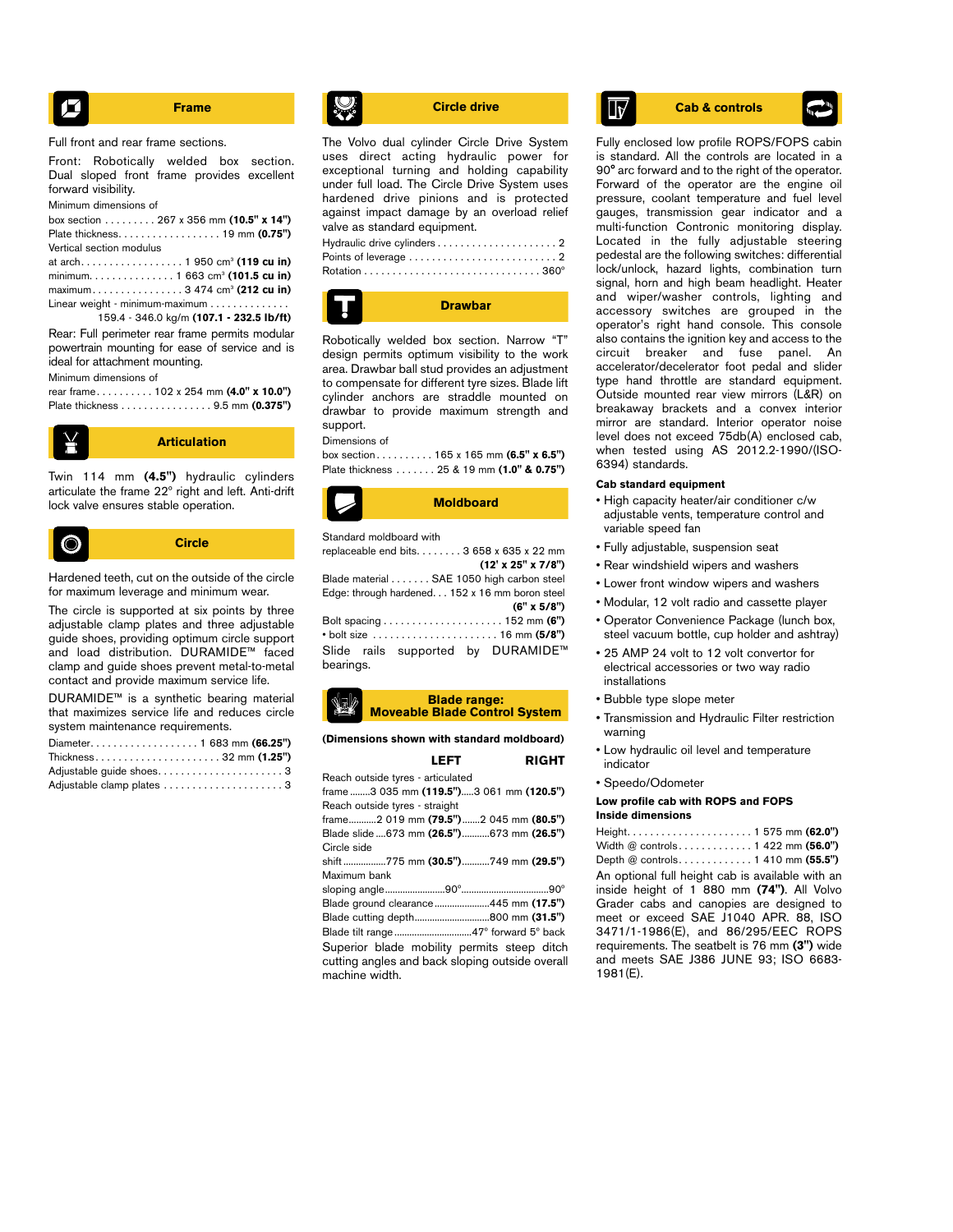$\overline{\mathbf{a}}$ 

Closed Centre Hydraulic System senses load requirements and maintains system pressure 24 Bar **(350 psi)** above the load pressure.

System features industry standard control arrangement complete with low effort, feathering type short throw levers located on a fully adjustable steering pedestal.

System incorporates lock valves to prevent cylinder drift under load in the following circuits: blade lift, moldboard tilt, circle shift, wheel lean, circle turn and articulation.

Hydraulic system features include axial piston pump, pressure and flow compensated, variable displacement with high output for smooth multi-functioning.

The pump drive shaft is equipped with Perma Lube U joints.

Maximum pressure . . . . . . . . . . 186 Bar **(2,700 psi)** Output 2200 RPM . . . 0-284 lpm **(0-75 U.S. gpm)** Filtration . . . . . . . . . . . . . . . . 10 micron spin-on type

## **Load sensing hydraulics Capacities**

#### **Litres U.S.Gal.**

| Fuel tank  378.5 100.0           |  |
|----------------------------------|--|
| Transmission. 38.0 10.0          |  |
| Final drive 23.0 6.0             |  |
|                                  |  |
| Hydraulic oil tank 134.0 35.4    |  |
| Coolant antifreeze protection to |  |
| -58° F (-50° C) approx 28.0  7.4 |  |
| Engine oil 32.0 8.45             |  |
|                                  |  |



(Optional unless otherwise stated as standard equipment)

| "A" Frame 318 kg<br>(700 lb)                                       |
|--------------------------------------------------------------------|
|                                                                    |
|                                                                    |
| • high bench 2 177 kg $(4,800 lb)$                                 |
| • low bench 1814 kg $(4,000 lb)$                                   |
| One Way Snow Plow 1 065 kg (2,350 lb)                              |
|                                                                    |
| • 2 743 mm (9 <sup>'</sup> )  1 134 kg (2,500 lb)                  |
| • 3 042 mm (10') $\ldots \ldots \ldots 1$ 202 kg (2,650 lb)        |
|                                                                    |
|                                                                    |
| • 2 438 mm $(8')$ 1 188 kg<br>$(2,620 \, lb)$                      |
| • 2 743 mm <b>(9')</b> 1 302 kg<br>$(2,870 \, lb)$                 |
| $\cdot$ 3 048 mm (10') 1 415 kg (3,120 lb)                         |
| $(1,780 \, lb)$<br>Front Mounted Scarifier807 kg                   |
| $(1,725 \, lb)$                                                    |
| (1,125 lb) - Standard equipment<br>Push Block510 kg                |
| Ripper/Scarifier, rear 1 306 kg<br>(2,880 lb) - Standard equipment |
| $(1,300 \, lb)$                                                    |
|                                                                    |

#### **Dimensions**